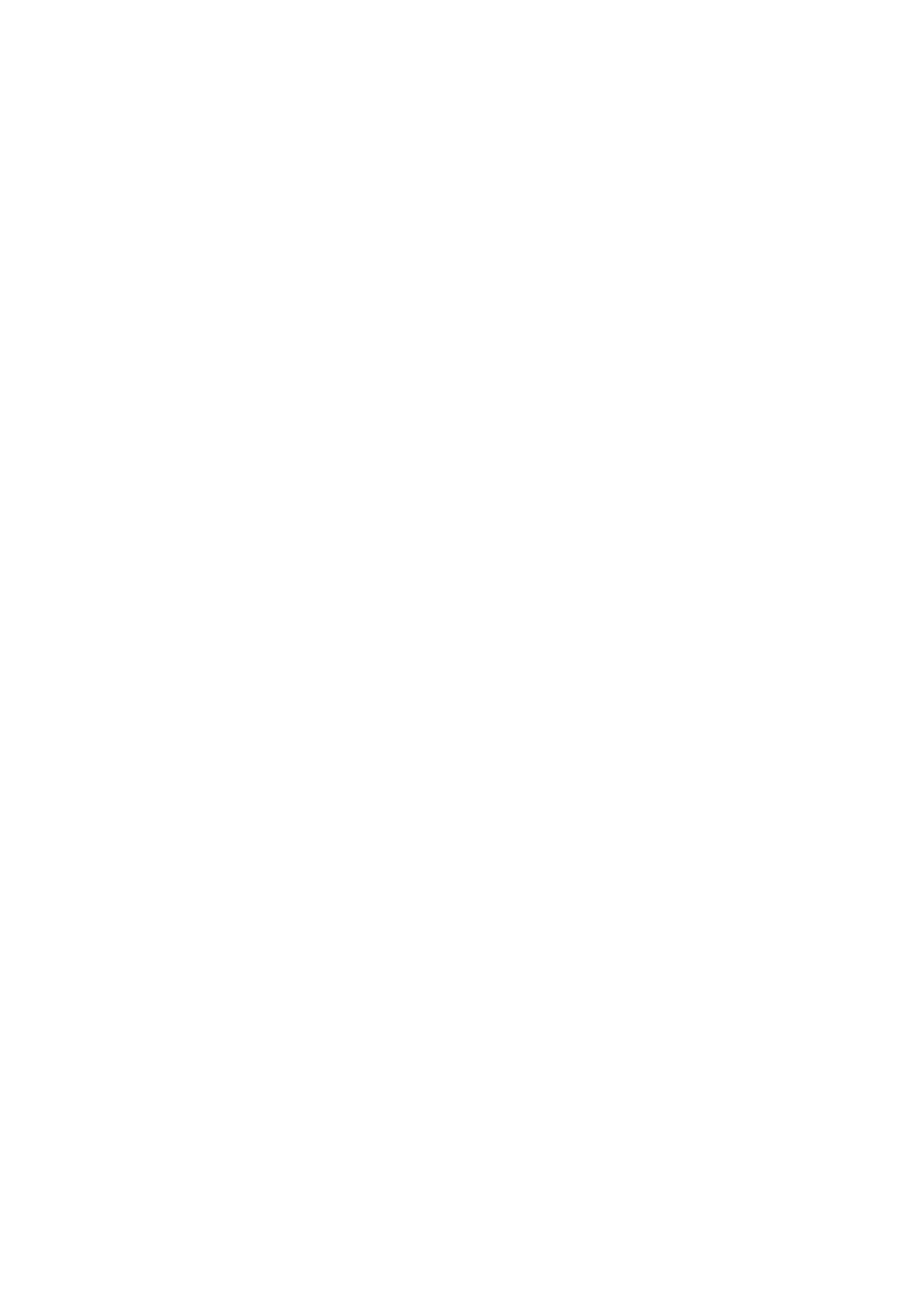

#### **ST MICHAEL AND ALL ANGELS CHURCH BEDFORD PARK**

#### **ANNUAL REPORT AND**

**FINANCIAL STATEMENTS OF THE PAROCHIAL CHURCH COUNCIL for the year ended 31st December 2011** 

*Incumbent*

**Father Kevin J. Morris c/o The Parish Office Priory Avenue London W4 1TX Tel: 020 8994 1380** 

Email: parishoffice@smaaa.org.uk Website: www.smaaa.org.uk

#### **Bank:**

Barclays Bank PLC Chiswick Branch Hammersmith Business Centre Group PO Box 738 London W6 9HY

#### **Independent Examiner**

Mr Nicholas Ridge Bryan and Ridge The Gatehouse 2 Devonhurst Place Heathfield Terrace London W4 4JD

*The Church is a charity registered with the Charity Commission No 1133805*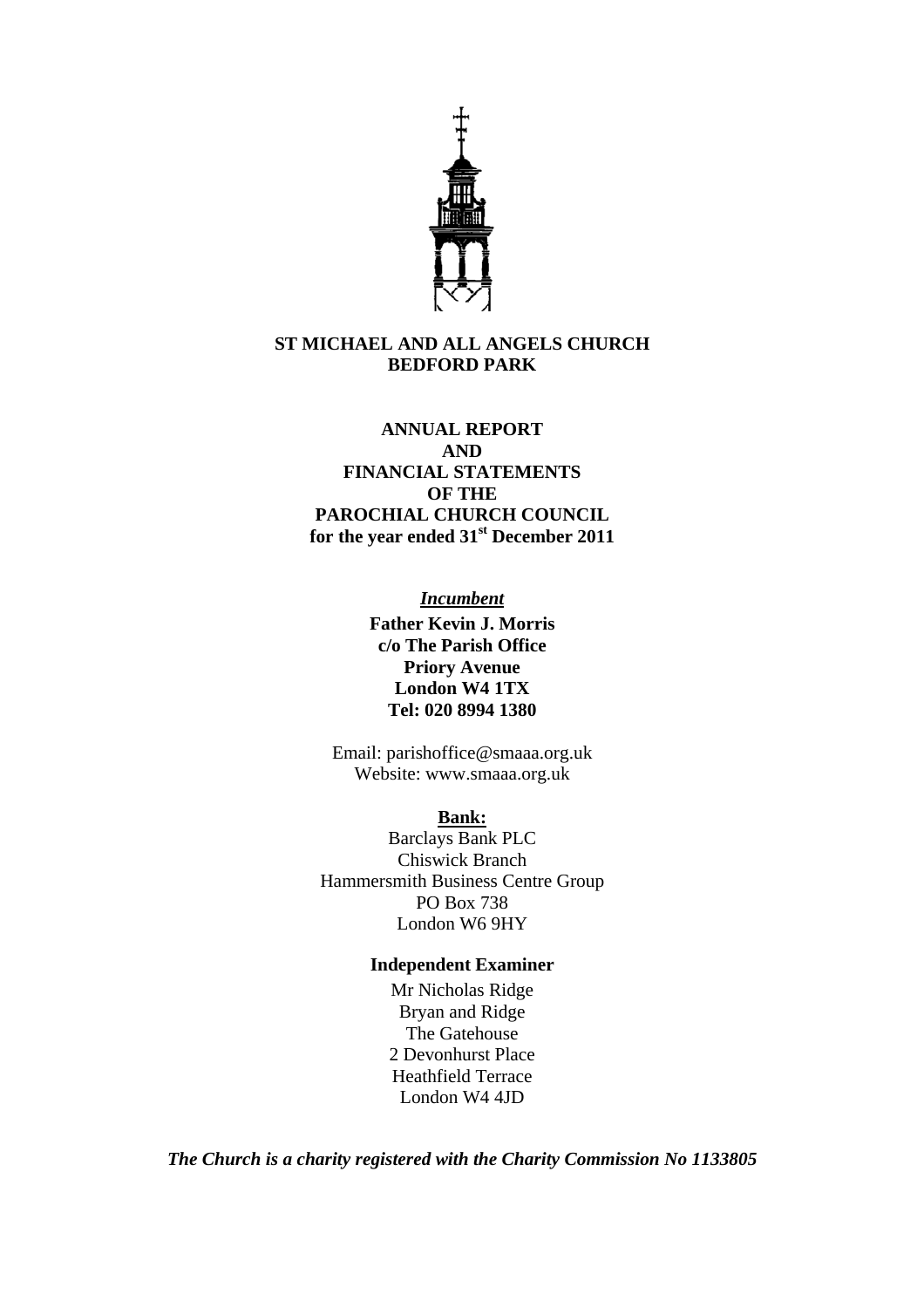#### **ST MICHAEL AND ALL ANGELS CHURCH PCC ANNUAL REPORT FOR 2011**

#### **Background**

St Michael and All Angels PCC has the responsibility of cooperating with the incumbent, Father Kevin Morris, in promoting within the ecclesiastical parish, the whole mission of the church – pastoral, evangelistic, social and ecumenical. This includes responsibility for the administration and finances of the parish, the acquisition and management of church property, the framing of an annual budget for maintenance of the church's work, and the care, maintenance, preservation and insurance of the fabric of the church and its grounds, together with its goods and ornaments. All this is done within the framework of the church's mission statement:

#### *St Michael's exists within the Anglo-Catholic tradition: To offer worship to God, to proclaim the Gospel and share the experience of the love of God with all people*

Members of the PCC are either *ex-officio* (The Vicar, the Curate, the Wardens and Deanery Synod Representatives) or elected at the Annual Parochial Church Meeting to serve a term of three years, in accordance with The Church Representation Rules. Since the last APCM on 10 April 2011 the following have served as members:

| <b>Ex-officio Members</b> |                                                                                                                                                                                                                         |
|---------------------------|-------------------------------------------------------------------------------------------------------------------------------------------------------------------------------------------------------------------------|
| Incumbent                 | Father Kevin Morris – Chairman                                                                                                                                                                                          |
| Curate                    | <b>Father Stephen Stavrou</b>                                                                                                                                                                                           |
| Churchwardens             | Mrs Helen Wareham (Vice Chair)<br>Mr Michael Robinson                                                                                                                                                                   |
| Representatives on        | Mr Michael Robinson                                                                                                                                                                                                     |
| the Deanery Synod         | Mrs Helen Wareham                                                                                                                                                                                                       |
| <b>Elected Members</b>    | Mr Tony Simkin – Treasurer<br>Mrs Jane Blanckenhagen* – Secretary<br>Ms Cathy Millin<br>Mrs Vicky Brooke<br><b>Ms Dinah Garrett</b><br>Mrs Carol Douglas<br>Mrs Jane Trigle<br>Mr Christopher Bradley<br>Mr John Howard |
|                           | Mr Sion Hughes Carew                                                                                                                                                                                                    |

\* Will step down at the APCM on 22 April 2012

#### **Committees**

The PCC is assisted in its work by a number of committees. Each committee has an individual remit and to each a PCC member is appointed as a liaison person.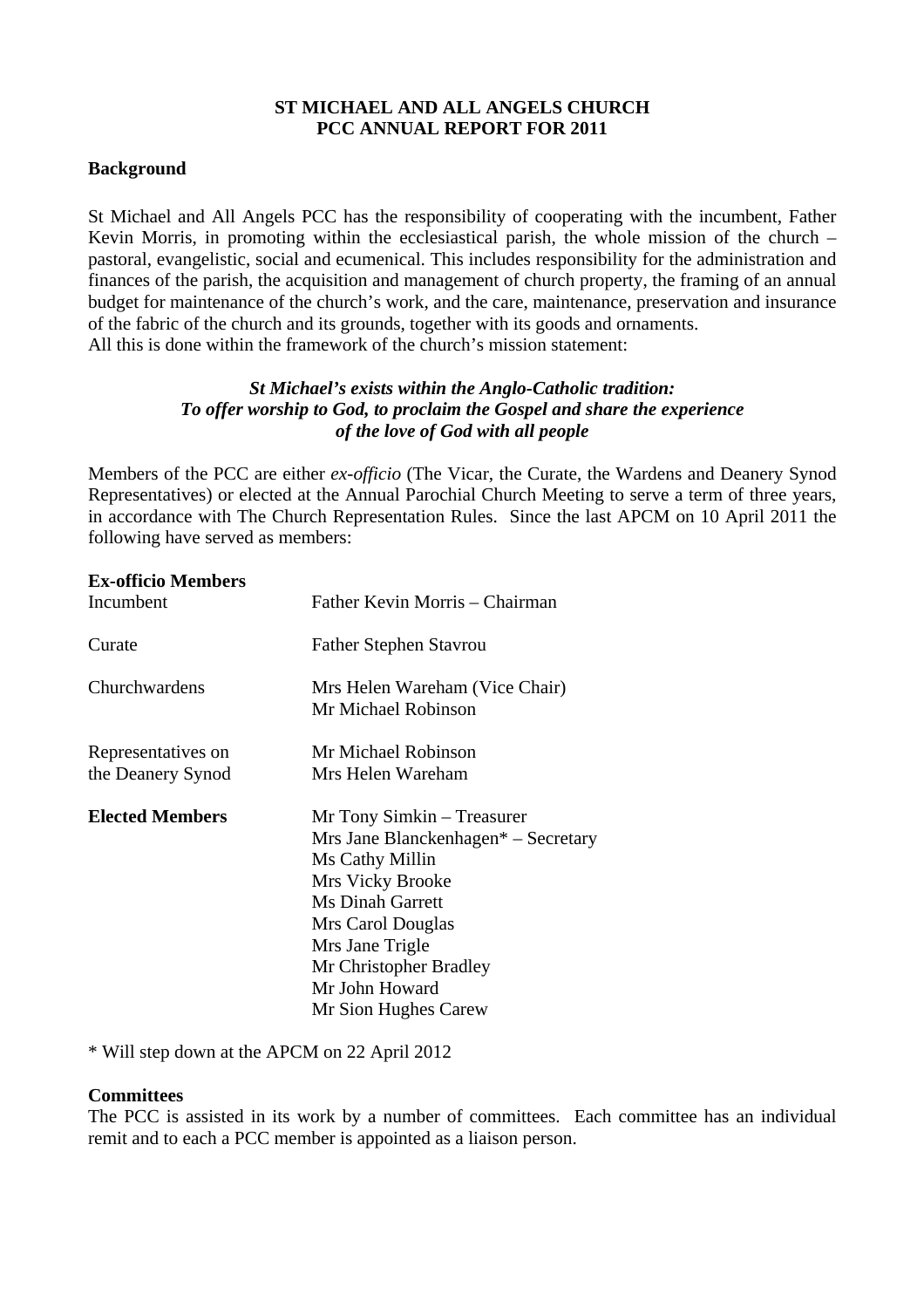- **Standing Committee** This is the only committee required by law. It is made up of the Vicar, the Wardens, the Treasurer and the Secretary. It has the power to transact the business of the PCC between meetings – subject to any directions given by the PCC
- **Finance Committee** Chaired by Alan Trigle, it assists the Treasurer in overseeing the financial dimension of the work of St Michael's by monitoring income and expenditure, budgeting and applying appropriate financial controls and co-ordinating the planned giving scheme
- **Charities Group** co-ordinates the church's charitable giving
- **Children's Church Group** attends to matters related to children's worship
- **Baptism Visitors Group** undertakes Baptismal visits and preparation within the parish in co-operation with the Vicar and Curate
- **Publicity Committee** Promotes media coverage and co-ordinates all publicity, both internal and external.

#### **Church Attendance**

#### **Average Attendance at church services**

The average number of communicants at the 10 o'clock Sunday Mass during 2011 was 160.

#### **The Electoral Roll**

The Electoral Roll is revised annually and on 1 April 2011 there were 383 people on the Roll, a net increase of 12 from April 2010. In the year from April 2010 to April 2011, one person had left the Roll and there were 13 new joiners.

#### **Review of the year 2011**

The full PCC met nine times and average attendance was 76%. The PCC continues to review the work undertaken by the various activity groups. Designated members act as a link between these groups and the PCC.

At most PCC meetings a specific topic was discussed, as well as the on-going parish work. Topics included:

- Choice of charities for support in 2011
- Christmas and Easter worship
- Fabric of the church
- Finance
- Planned giving/time, talents and money campaign
- The church Organ and Vestry Rooms project and the fundraising strategy
- Green Days, the Bedford Park Festival and the Book Festival.

Most of these are reported upon in greater detail in individual reports within this document.

Each meeting of the PCC started with Mass and consideration of a passage from Scripture and its meaning for our parish community.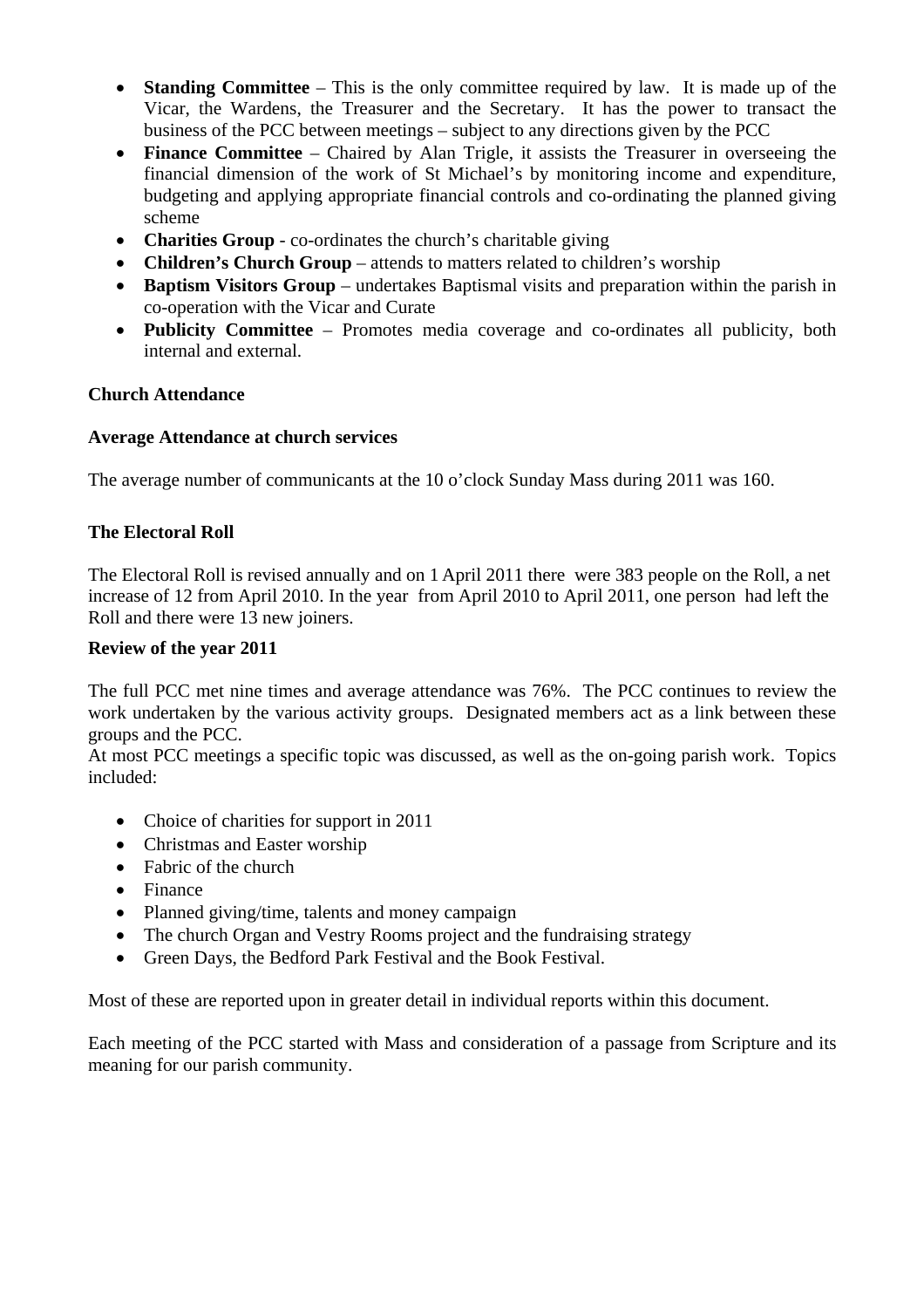#### **PCC Annual Conference 2011**

The PCC Away Day is a 'retreat day' away from the Church and our usual activities. It is a time set aside to pray, to study, to reflect, to share and discuss, to plan and to get to know one another better too. This year the conference was held at the Kairos Centre, Roehampton where we again received a warm welcome.

The theme of the day was commitment to Christ. We began with a beautiful and contemplative guided Mass in the Chapel. It was a very special start to the day.

Then, having read the scriptures in advance, we had a period of Bible Study looking at Chapter 12 of St Paul's Letter to the Romans: developing our understanding of what it means to be 'A Living Sacrifice, Holy and acceptable to God'. We began our consideration of the importance of each member of our community making a commitment of time, talents and money to God and of the ministry of building teams.

After midday prayer and lunch the afternoon session took the theme of 'God's Co-workers: Building Teams' and we began another period of Bible Study based on St Paul's 1<sup>st</sup> Letter to the Corinthians. We reflected on what it means to be co-workers with God and not just in getting tasks done efficiently. We discussed our ministry to encourage others to give of themselves in ministry, to work with them. How do we build groups, ministry teams and what do we need to lead them effectively?

The PCC then planned the launch of an autumn campaign to encourage our congregation in the giving of Time, Talents and Money for the worship and ministry of our church.

It was an intense but enjoyable day and Father Kevin and Father Stephen were thanked for the thought and planning which had given it such value.

#### **Clergy**

Father Kevin Morris remains our Vicar, Father Graham Morgan and Father Neil Evans our honorary assistant priests and Father Stephen Stavrou our curate.

#### **Health and Safety**

This is kept under constant review and in 2011 the PCC:

- reaffirmed the Child Protection Policy, in accordance with the London Diocesan Child Protection Guidelines 2001 and re-appointed Jane Thomson as the Children's Advocate; and
- approved the written Health and Safety Policy and re-appointed Mr Chris Bradley as Health and Safety Officer.

#### **Farewell**

At the 2012 APCM Helen Wareham will be stepping down as Churchwarden after several years of effective and loyal service to the PCC and to our community. We thank her warmly for all that she has contributed.

Jane Blanckenhagen will also be stepping down after serving the customary three-year term.\*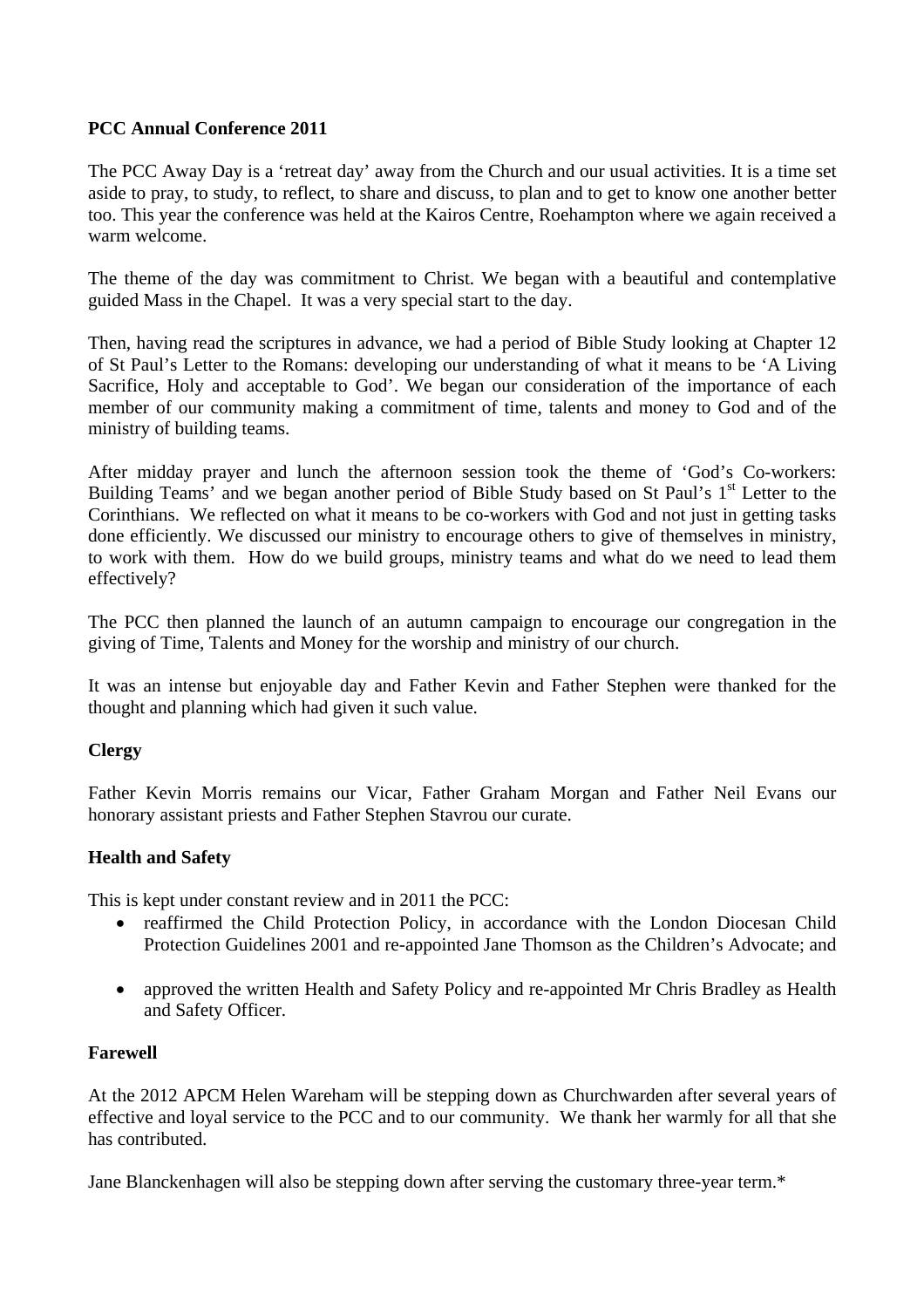#### **Conclusion**

It was a challenging but successful year for the PCC with much planning for the organ and vestry room project, including the grant of the Faculty. We have begun to implement our fundraising strategy and to progress a project which has the potential to bring great benefit to both the parish of St Michael and All Angels and a much wider community.

**Jane Blanckenhagen** 

**PCC Secretary** 

**March 2012** 

\*The PCC notes its thanks to Jane for her time and commitment to the PCC, particularly latterly her hard work and efficiency as PCC Secretary.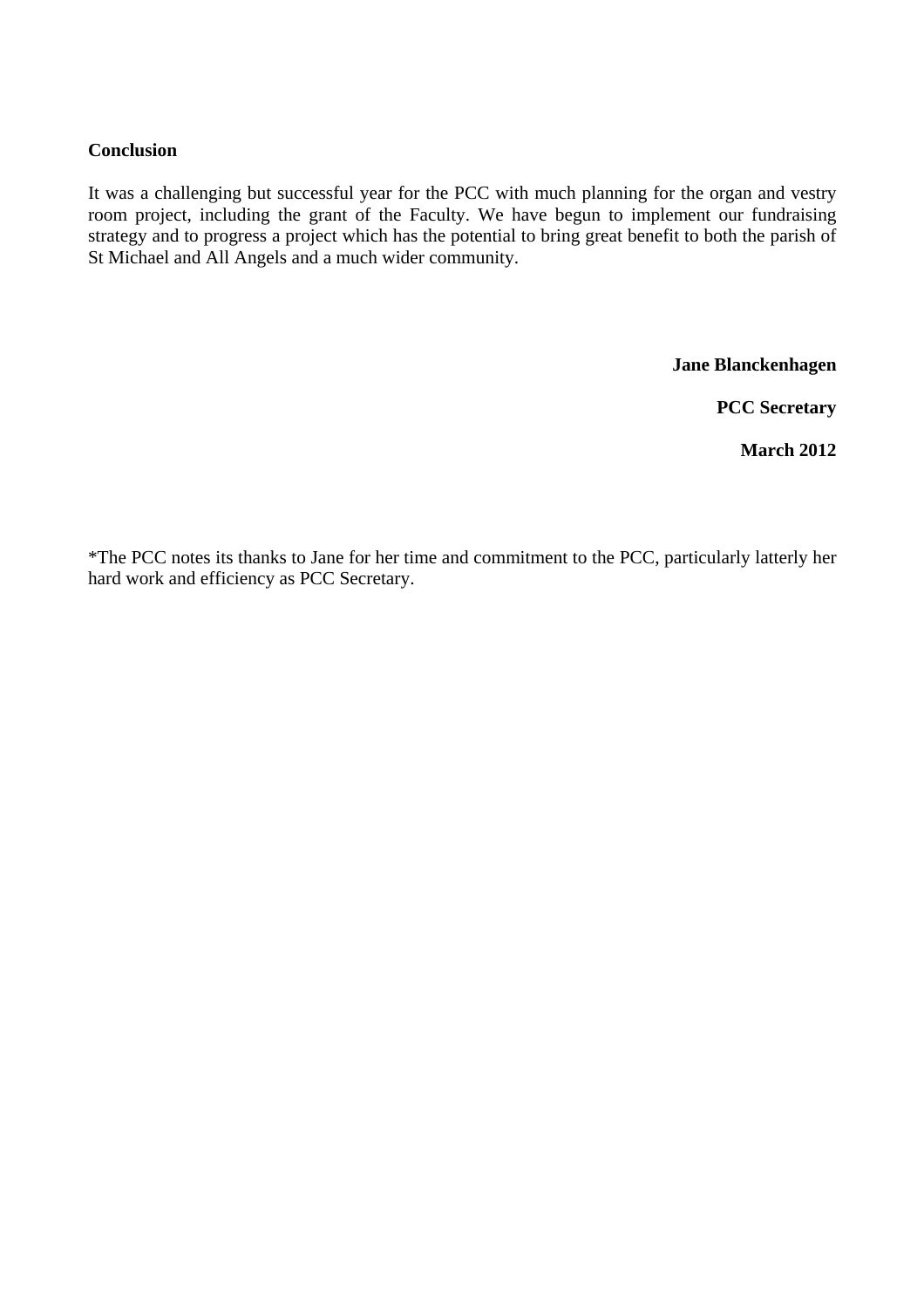### Independent Examiner's Report

### To the PCC of St Michael and All Angels Church, Bedford Park

I report on the accounts of St Michael and All Angels Church, Bedford Park for the year ended 31 December 2011, which are set out on pages I to /3.

### Respective responsibilities of trustees and examiner

The PCC members are responsible for the preparation of the accounts. The PCC members consider that an audit is not required for this year under section 144 (2) of the Charities Act 2011 (the 2011 Act) and that an independent examination is needed

It is my responsibility to:

- examine the accounts under section 145 of the 2011 Act:
- to follow the procedures laid down in the general Directions given by the Charity Commission under section 145 (5) (b) of the 2011 Act; and
- to state whether particular matters have come to my attention.

### Basis of independent examiner's report

My examination was carried out in accordance with the general Directions given by the Charity Commission. An examination includes a review of the accounting records kept by the charity and a comparison of the accounts presented with those records. It also includes consideration of any unusual items or disclosures in the accounts, and seeking explanations from you as trustees concerning any such matters. The procedures undertaken do not provide all the evidence that would be required in an audit and consequently no opinion is given as to whether the accounts present a 'true and fair view' and the report is limited to those matters set out in the statement below.

### Independent examiner's statement

In connection with my examination and taking account of the additional income of £16,667 referred to in note 13, no matter has come to my attention:

- which gives me reasonable cause to believe that in any material respect the  $(1)$ requirements:
	- to keep accounting records in accordance with section 130 of the 2011  $(a)$ Act; and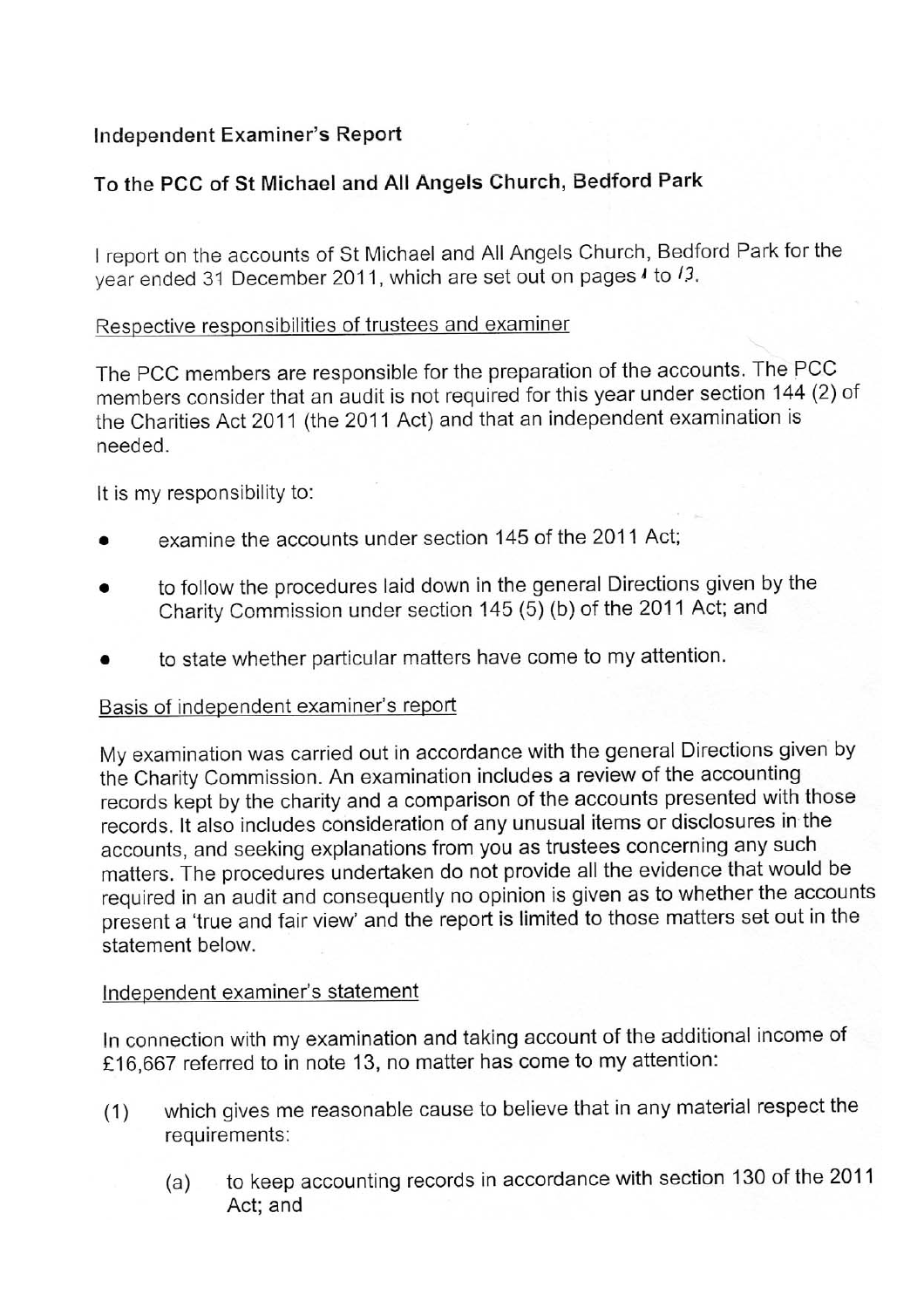comply with the accounting requirements of the 2011 Act

have not been met; or

to which, in my opinion, attention should be drawn in order to enable a proper  $(2)$ understanding of the accounts to be reached.

Nicholas Ridge, FCA

The Gatehouse 2 Devonhurst Place **Heathfield Terrace** London **W4 4JD** 

Date:  $25/3/12$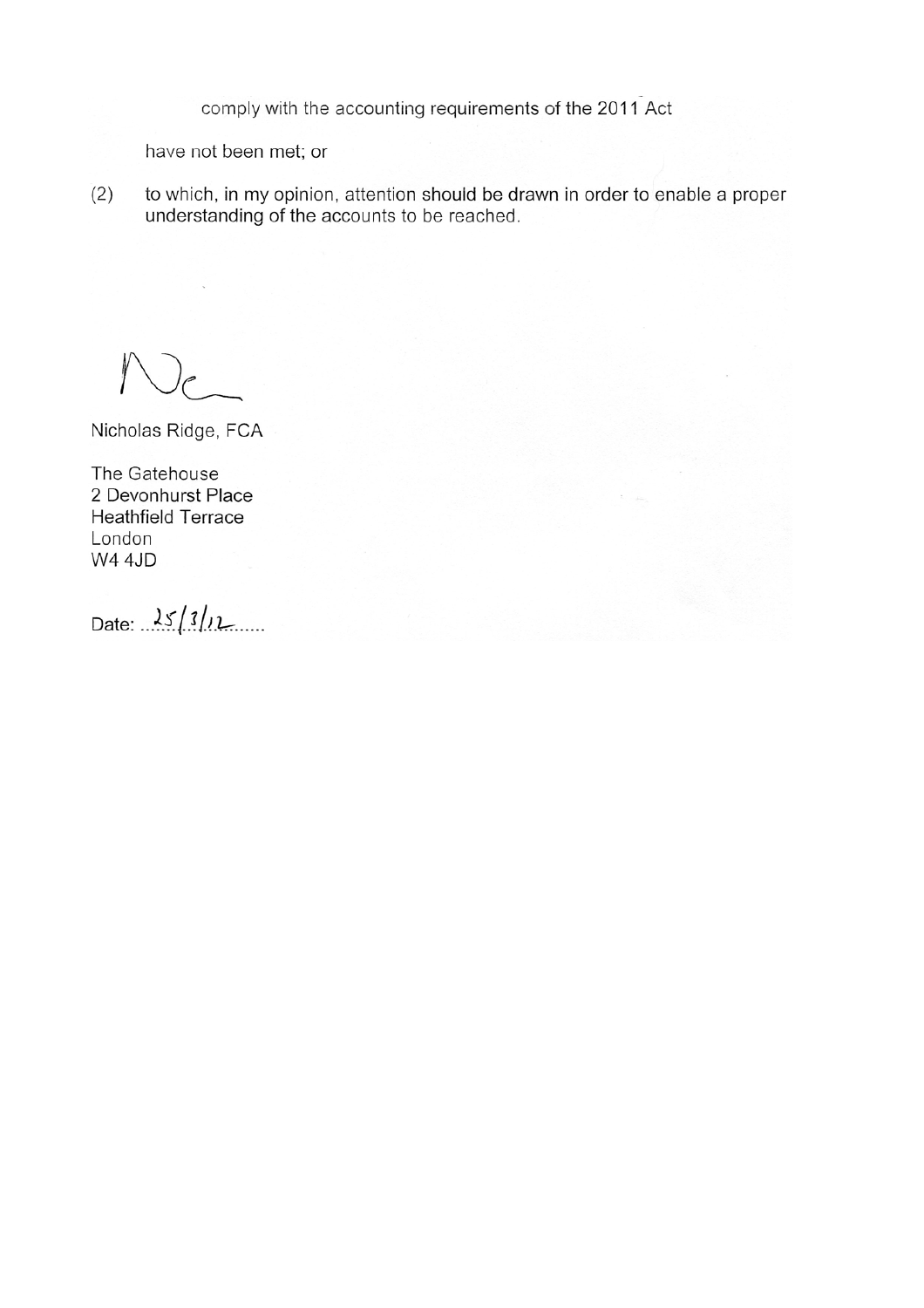## **Balance Sheet at 31st December 2011**

|                                       | <b>Notes</b>            |         |         |
|---------------------------------------|-------------------------|---------|---------|
|                                       |                         | 2011    | 2010    |
|                                       |                         | £       | £       |
| <b>Fixed Assets</b>                   | 5                       | 748,317 | 749,521 |
| <b>Current Assets</b>                 |                         |         |         |
| Debtors & Prepayments<br>Cash at Bank | $\overline{7}$          | 19,655  | 17,361  |
| + unrestricted                        |                         | 111,741 | 140,967 |
| + designated                          |                         |         | 70,775  |
|                                       |                         | 131,396 | 229,103 |
| <b>Current Liabilities</b>            |                         |         |         |
| Creditors & Accruals                  | 8                       | 29,691  | 68,671  |
|                                       |                         | 29,691  | 68,671  |
| <b>Net Current Assets</b>             |                         | 101,705 | 160,432 |
| <b>Net Assets</b>                     |                         | 850,022 | 909,953 |
| <b>Funds</b>                          |                         |         |         |
| <b>Unrestricted Funds</b>             | 2 & 3                   | 845,022 | 839,178 |
| Designated Funds                      | $\overline{\mathbf{4}}$ | 5,000   | 70,775  |
|                                       |                         | 850,022 | 909,953 |
|                                       |                         | 850,022 | 909,953 |

Approved by the Parochial Church Council on 25th March 2012 and signed on its behalf by:

 $cm<sub>2</sub>$ 

The Revd Kevin Morris Incumbent

Mr Tony Simkin Treasurer

The notes on pages 2 to 13 form part of these accounts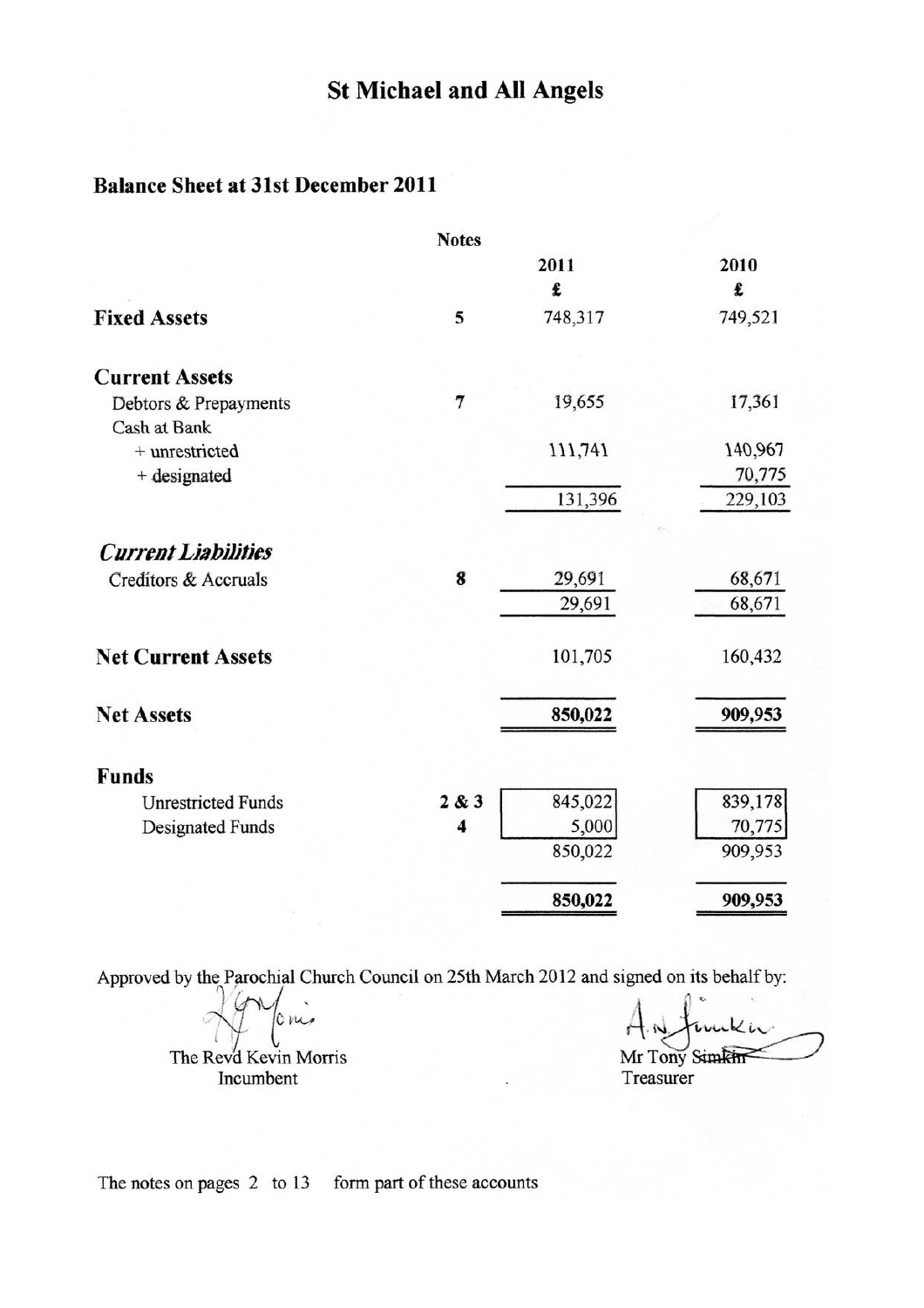### **Statement of Financial Activities For the Year ended 31st December 2011**

|                                                        | <b>Note</b>    | <b>Unrestricted</b> | <b>Designated</b> | <b>Restricted</b> |           | <b>Total Funds</b>           |        |
|--------------------------------------------------------|----------------|---------------------|-------------------|-------------------|-----------|------------------------------|--------|
|                                                        |                | <b>Funds</b><br>£   | <b>Funds</b><br>£ | <b>Funds</b><br>£ | 2011<br>£ | 2010<br>$\pmb{\mathfrak{L}}$ |        |
| <b>Incoming Resources</b>                              |                |                     |                   |                   |           |                              |        |
| Incoming resources from donors                         | 2a             | 137,834             | 2,620             |                   | 140,454   | 134,928                      |        |
| Other voluntary incoming resources                     | 2 <sub>b</sub> | 2,570               |                   | 16,165            | 18,735    | 21,509                       |        |
| Income from charitable $&$ ancillary trading           | 2c             | 229,693             |                   |                   | 229,693   | 267,223                      |        |
| Other ordinary incoming resources                      | 2d             | 3,506               |                   |                   | 3,506     | 8,884                        |        |
| Income from investments                                | 2e             | 25                  |                   |                   | 25        | 287                          |        |
| <b>Total Incoming Resources</b>                        |                | 373,628             | 2,620             | 16,165            | 392,413   | 432,831                      |        |
| <b>Resources Used</b>                                  |                |                     |                   |                   |           |                              |        |
| Donations to Missions & Good Causes                    | 3a             | 23,696              |                   | 16,165            | 39,861    | 52,573                       |        |
| Activities directly relating to the work of the Church | 3 <sub>b</sub> | 134,816             |                   |                   | 134,816   | 190,581                      |        |
| Fund raising and Publicity                             | 3c             | 139,707             | 114,782           |                   | 254,489   | 159,547                      |        |
| Church management & administration                     | 3d             | 23,178              |                   |                   | 23,178    | 23,828                       |        |
| <b>Total Resources Used</b>                            |                | 321,397             | 114,782           | 16,165            | 452,344   | 426,529                      | Page 2 |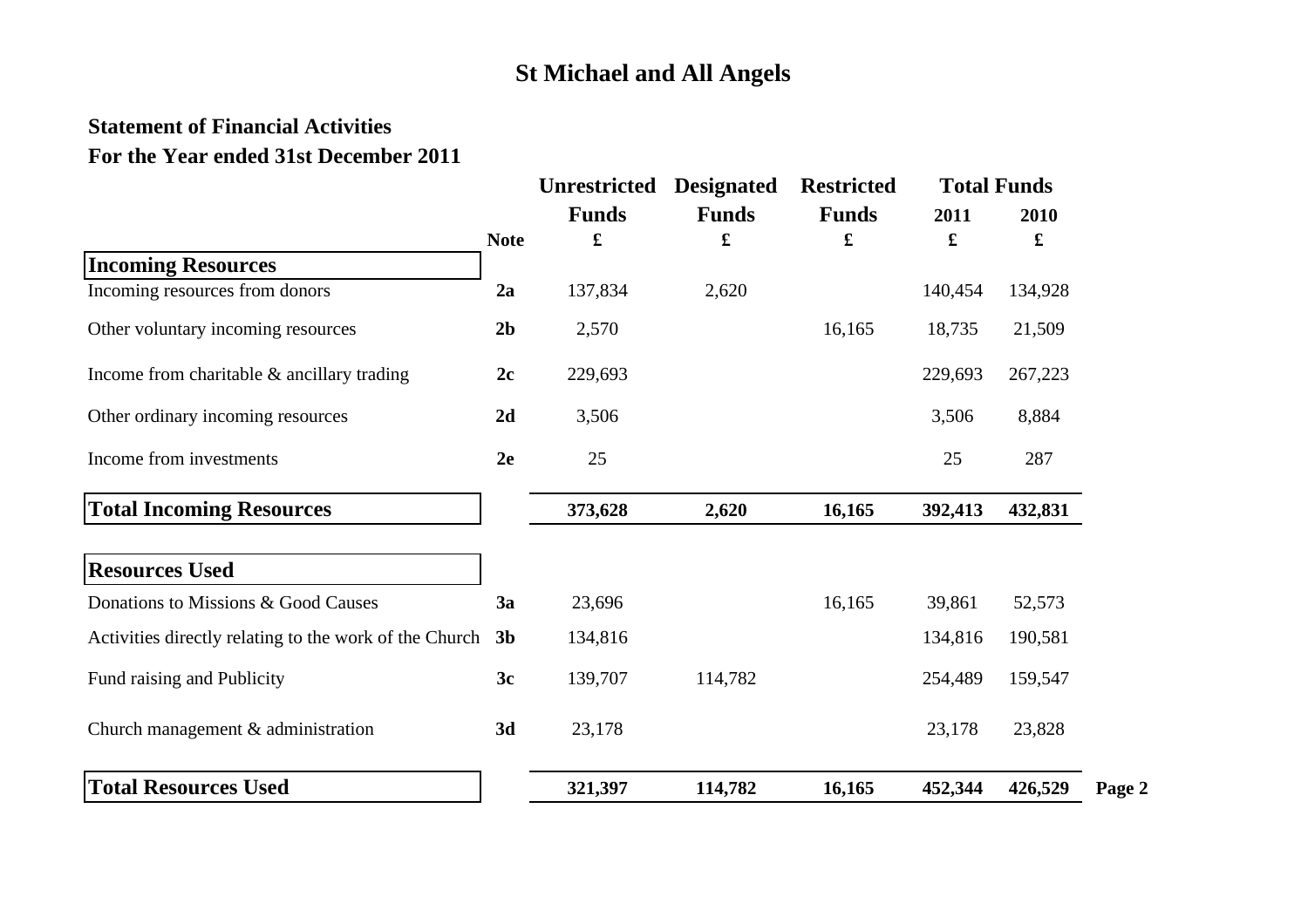### **Statement of Financial Activities For the Year ended 31st December 2011**

|                                          | <b>Unrestricted</b>        | <b>Designated</b> | <b>Restricted</b> |                | <b>Total Funds</b> |
|------------------------------------------|----------------------------|-------------------|-------------------|----------------|--------------------|
|                                          | <b>Funds</b>               | <b>Funds</b>      | <b>Funds</b>      | 2011           | 2010               |
| <b>Excess of Income over Expenditure</b> | <b>Note</b><br>£<br>52,231 | £<br>$-112,162$   | $\mathbf f$       | £<br>$-59,931$ | £<br>6,302         |
| <b>Balance as at 1st January 2011</b>    | 839,178                    | 70,775            |                   | 909,953        | 903,651            |
| <b>Intra-fund transfers</b>              | $-46,387$                  | 46,387            |                   |                |                    |
| <b>Balance as at 31st December 2011</b>  | 845,022                    | 5,000             |                   | 850,022        | 909,953            |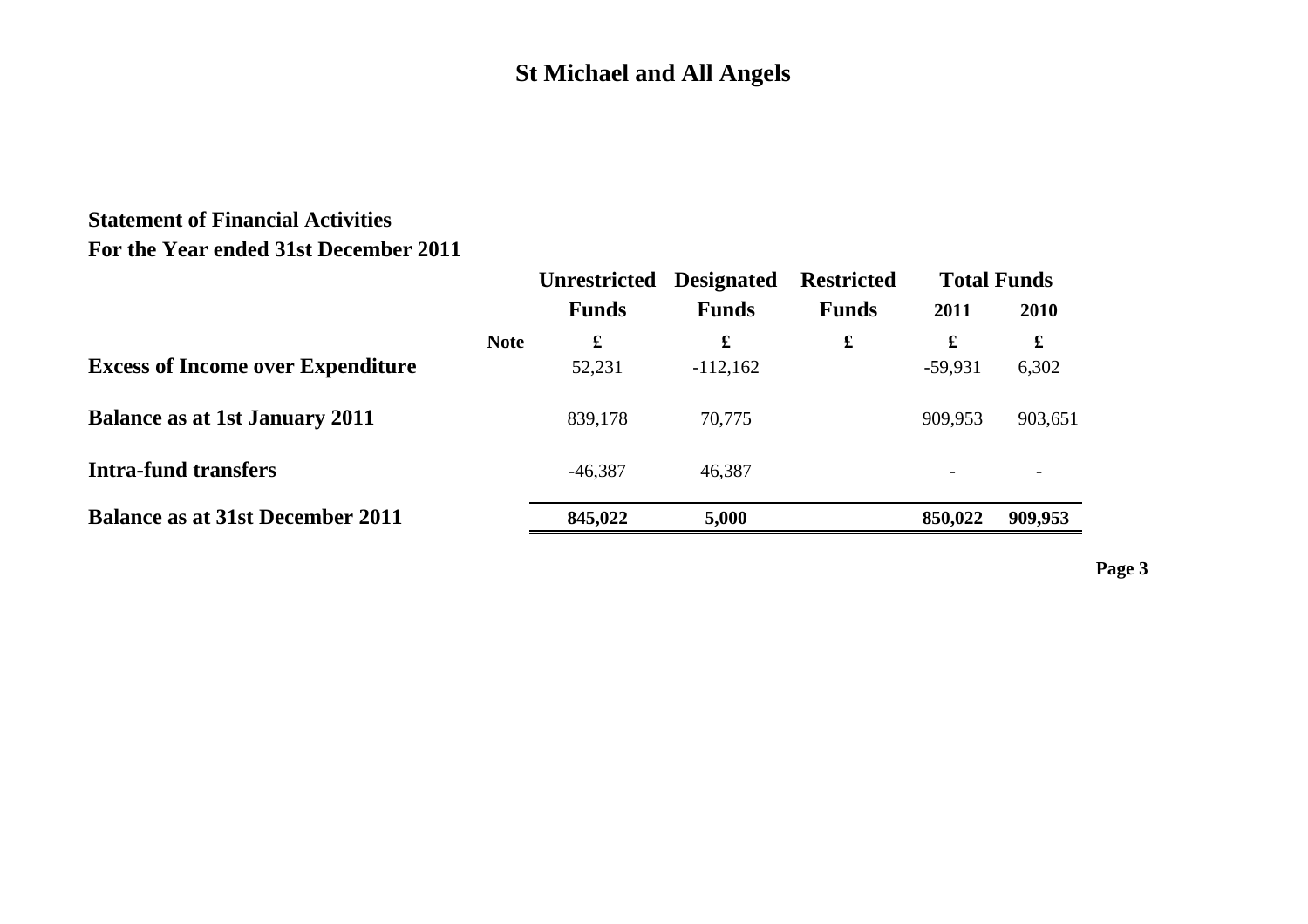## **Notes to the Financial Statements For the Year ended 31st December 2011**

|                                       |                | <b>Unrestricted Designated</b> |                    | <b>Restricted</b> |                      | <b>Total Funds</b> |
|---------------------------------------|----------------|--------------------------------|--------------------|-------------------|----------------------|--------------------|
|                                       |                | <b>Funds</b>                   | <b>Funds</b>       | <b>Funds</b>      | 2011                 | 2010               |
| Note 2                                |                | $\pmb{\mathfrak{L}}$           | $\pmb{\mathbf{f}}$ | £                 | $\pmb{\mathfrak{L}}$ | £                  |
| <b>Incoming resources from donors</b> |                |                                |                    |                   |                      |                    |
| <b>Voluntary income</b>               | 2a             |                                |                    |                   |                      |                    |
| Planned giving                        |                | 108,151                        |                    |                   | 108,151              | 107,525            |
| Collections at all services           |                | 22,395                         |                    |                   | 22,395               | 20,368             |
| Donations                             |                | 7,288                          | 2,620              |                   | 9,908                | 7,035              |
|                                       |                | 137,834                        | 2,620              |                   | 140,454              | 134,928            |
| Other voluntary incoming resources    | 2 <sub>b</sub> |                                |                    |                   |                      |                    |
| Candles                               |                | 1,377                          |                    |                   | 1,377                | 863                |
| Fees                                  |                | 1,193                          |                    |                   | 1,193                | 1,123              |
| Special Appeals                       |                |                                |                    | 16,165            | 16,165               | 19,523             |
|                                       |                | 2,570                          |                    | 16,165            | 18,735               | 21,509             |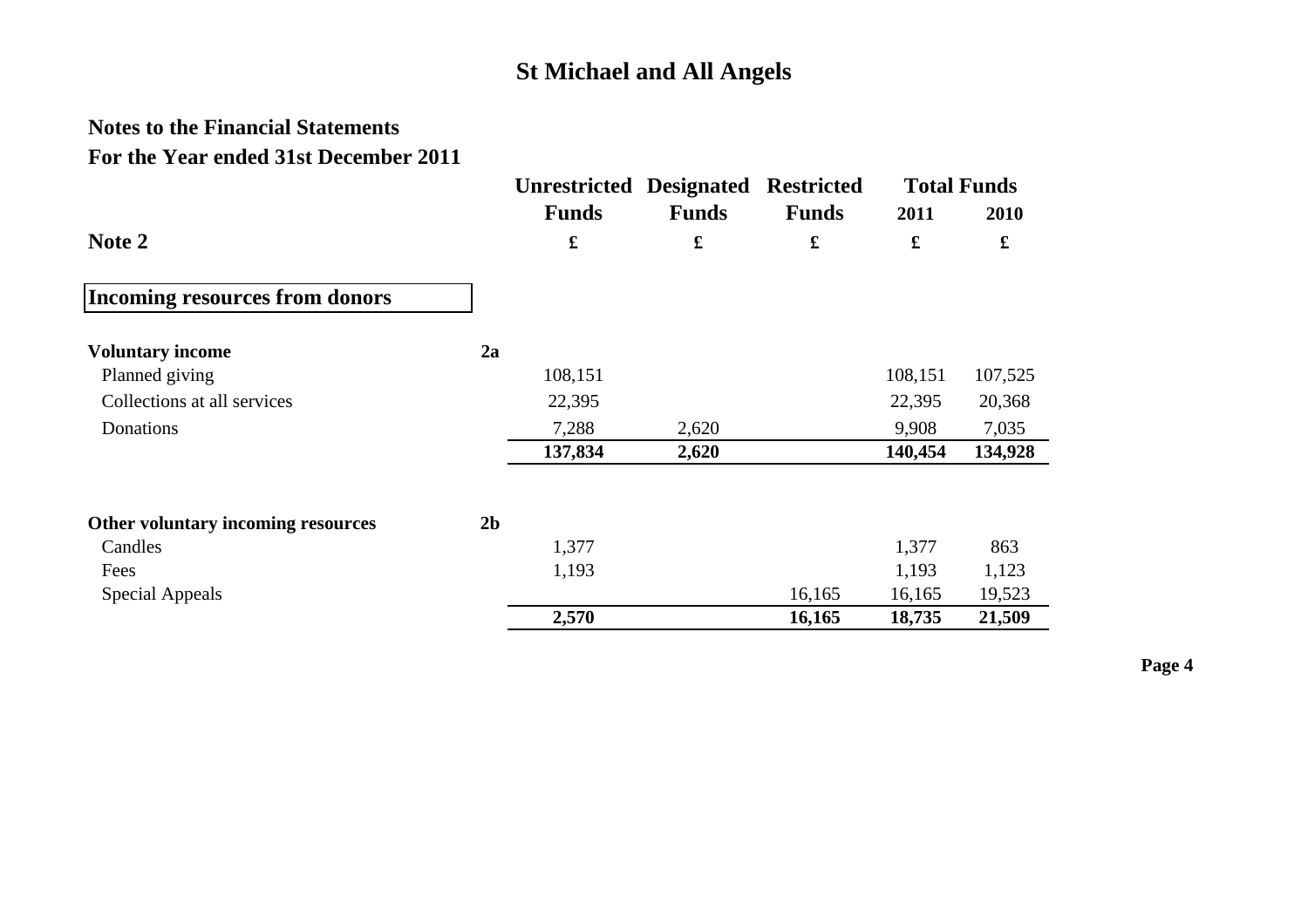## **Notes to the Financial Statements For the Year ended 31st December 2011**

|                                              |    | <b>Unrestricted Designated Restricted</b> |              |              |         | <b>Total Funds</b> |
|----------------------------------------------|----|-------------------------------------------|--------------|--------------|---------|--------------------|
|                                              |    | <b>Funds</b>                              | <b>Funds</b> | <b>Funds</b> | 2011    | 2010               |
| Note 2 (continued)                           |    | £                                         | £            | £            | £       | £                  |
| <b>Incoming resources from donors</b>        |    |                                           |              |              |         |                    |
| Income from charitable & ancillary trading   | 2c |                                           |              |              |         |                    |
| <b>Bedford Park Festival</b>                 |    | 93,172                                    |              |              | 93,172  | 121,154            |
| <b>Book Festival</b>                         |    | 10,880                                    |              |              | 10,880  | 8,949              |
| Rentals, concerts & other trading activities |    | 12,466                                    |              |              | 12,466  | 5,149              |
| Parish Hall Lettings                         |    | 113,175                                   |              |              | 113,175 | 131,971            |
|                                              |    | 229,693                                   |              |              | 229,693 | 267,223            |
| Other ordinary incoming resources            | 2d |                                           |              |              |         |                    |
| Insurance claims                             |    |                                           |              |              |         | 5,000              |
| Miscellaneous                                |    | 3,506                                     |              |              | 3,506   | 3,884              |
|                                              |    | 3,506                                     |              |              | 3,506   | 8,884              |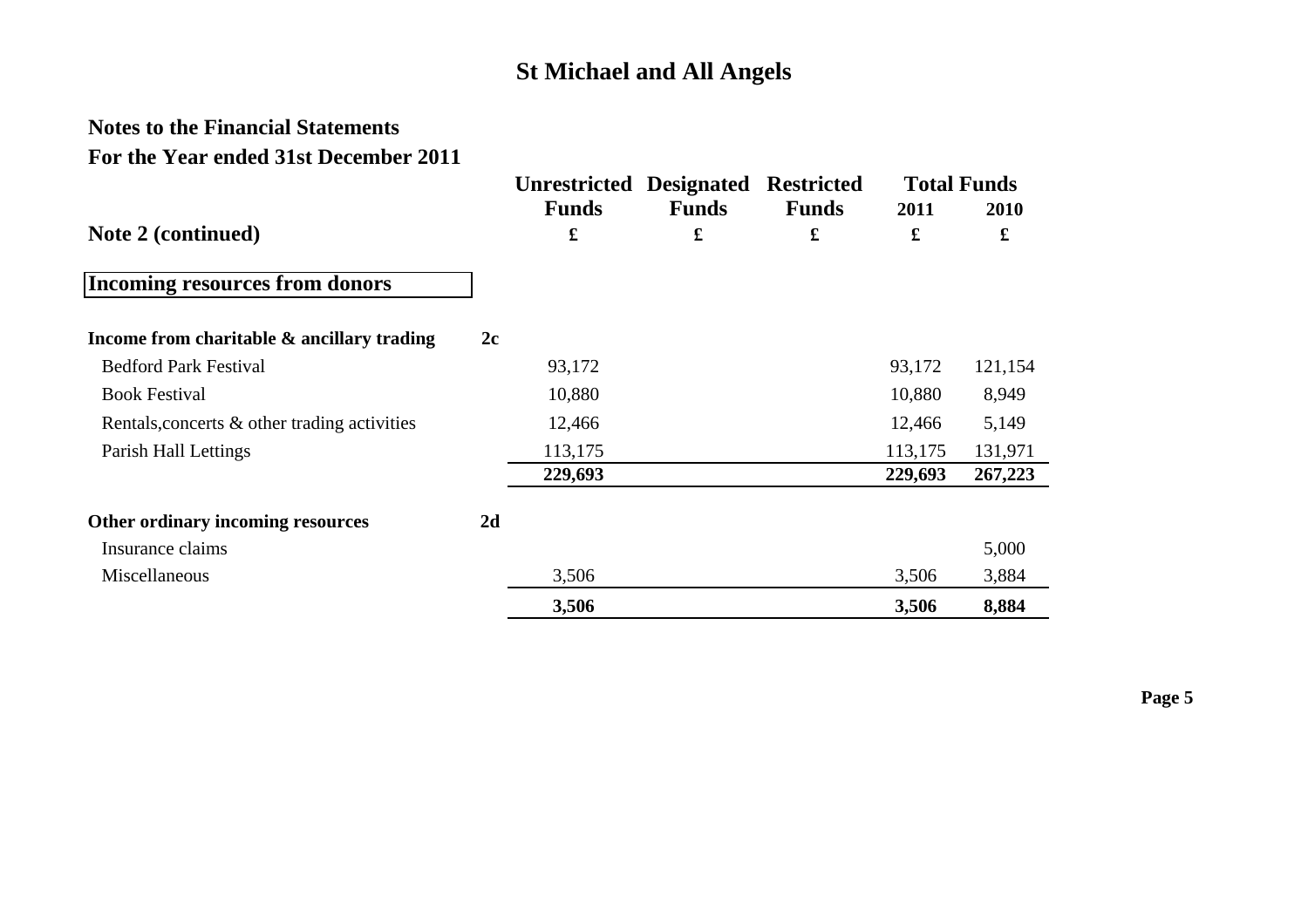## **Notes to the Financial Statements For the Year ended 31st December 2011**

|                                       |              | <b>Unrestricted Designated Restricted</b> |              |         | <b>Total Funds</b> |
|---------------------------------------|--------------|-------------------------------------------|--------------|---------|--------------------|
|                                       | <b>Funds</b> | <b>Funds</b>                              | <b>Funds</b> | 2011    | 2010               |
| Note 2 (continued)                    | £            | £                                         | £            | £       | £                  |
| <b>Incoming resources from donors</b> |              |                                           |              |         |                    |
| <b>Income from investments</b>        | 2e           |                                           |              |         |                    |
| Dividends & Interest                  |              |                                           |              |         |                    |
| Unrestricted                          | 25           |                                           |              | 25      | 287                |
|                                       | 25           |                                           |              | 25      | 287                |
| <b>Total Incoming Resources</b>       | 373,628      | 2,620                                     | 16,165       | 392,413 | 432,831            |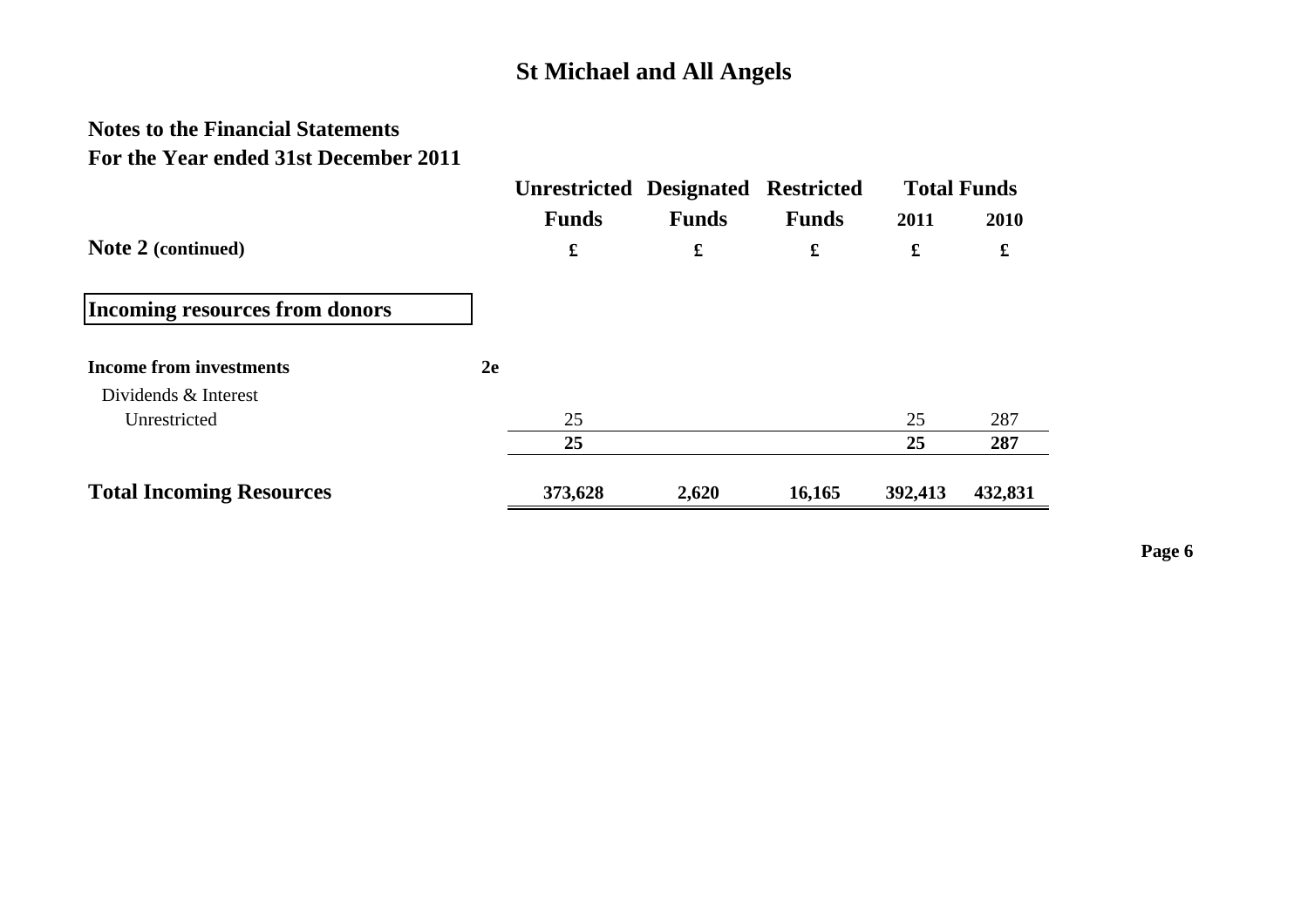## **Notes to the Financial Statements For the Year ended 31st December 2011**

|                                        |    | <b>Unrestricted Designated Restricted</b> |              |              |        | <b>Total Funds</b> |
|----------------------------------------|----|-------------------------------------------|--------------|--------------|--------|--------------------|
|                                        |    | <b>Funds</b>                              | <b>Funds</b> | <b>Funds</b> | 2011   | 2010               |
| Note 3                                 |    | £                                         | £            | £            | £      | £                  |
| <b>Resources Used</b>                  |    |                                           |              |              |        |                    |
| <b>Donations</b>                       | 3a |                                           |              |              |        |                    |
| Missionary & charitable giving:        |    |                                           |              |              |        |                    |
| Church overseas:                       |    |                                           |              |              |        |                    |
| missionary societies                   |    |                                           |              | 7,412        | 7,412  | 14,591             |
| Home missions & other Church Societies |    | 14,943                                    |              |              | 14,943 | 25,045             |
| Secular charities                      |    | 8,753                                     |              | 8,753        | 17,506 | 12,937             |
|                                        |    | 23,696                                    |              | 16,165       | 39,861 | 52,573             |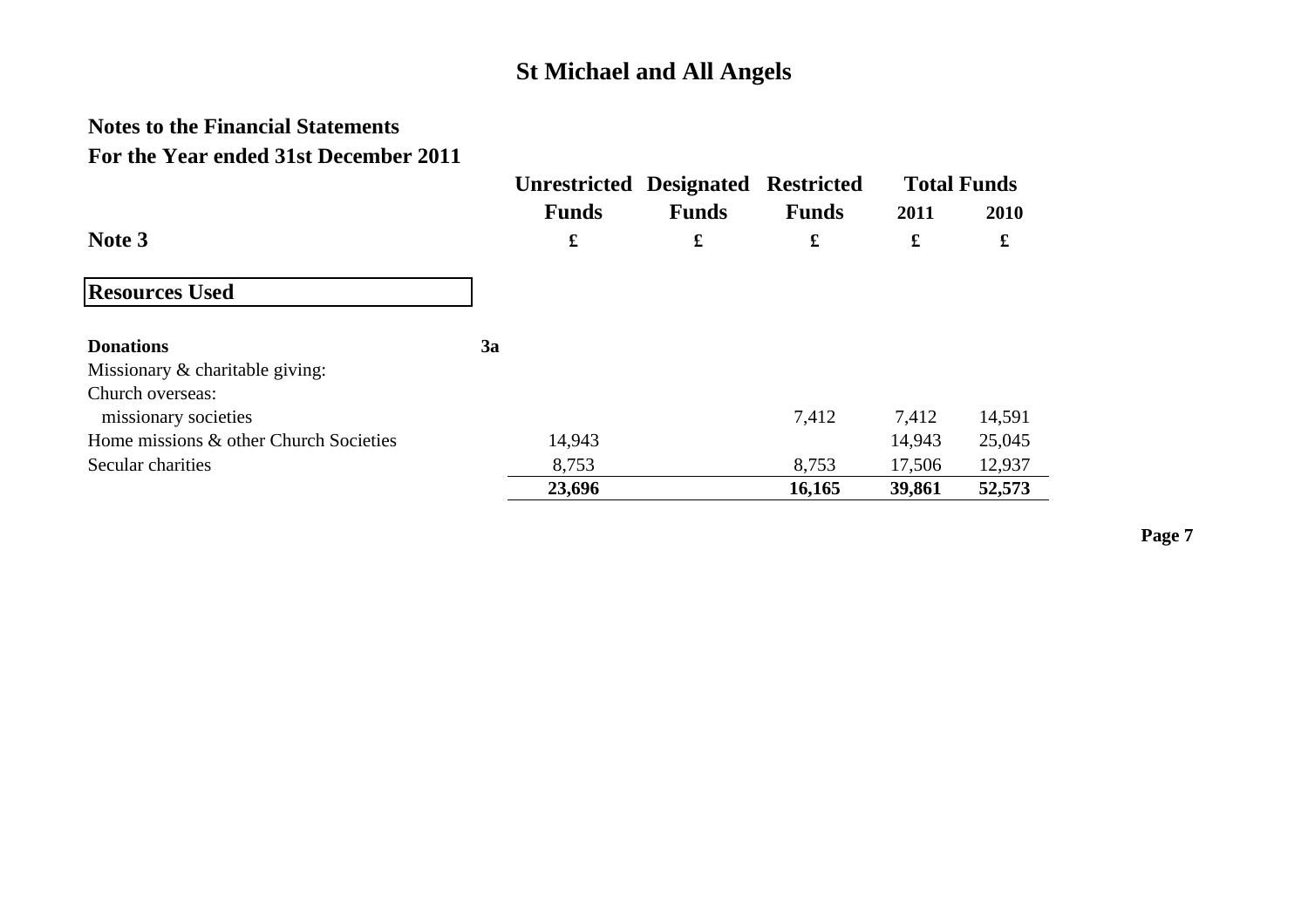## **Notes to the Financial Statements For the Year ended 31st December 2011**

|                                          | <b>Unrestricted Designated</b> |              | <b>Restricted</b> |         | <b>Total Funds</b> |
|------------------------------------------|--------------------------------|--------------|-------------------|---------|--------------------|
|                                          | <b>Funds</b>                   | <b>Funds</b> | <b>Funds</b>      | 2011    | 2010               |
| Note 3 (continued)                       | $\mathbf f$                    | $\mathbf f$  | £                 | £       | £                  |
| <b>Resources Used</b>                    |                                |              |                   |         |                    |
| Activities directly relating to the work |                                |              |                   |         |                    |
| of the Church Ministry:                  | 3 <sub>b</sub>                 |              |                   |         |                    |
| Ministry:                                |                                |              |                   |         |                    |
| Diocesan quota                           | 92,143                         |              |                   | 92,143  | 91,925             |
| Clergy expenses                          | 5,565                          |              |                   | 5,565   | 5,638              |
| Education                                | 776                            |              |                   | 776     | 1,718              |
| Worship                                  | 6,105                          |              |                   | 6,105   | 4,627              |
| Music                                    | 10,977                         |              |                   | 10,977  | 14,045             |
| Publications                             | 498                            |              |                   | 498     | 1,451              |
| Church ongoing                           | 13,831                         |              |                   | 13,831  | 68,062             |
| Maintenance                              | 4,921                          |              |                   | 4,921   | 3,115              |
|                                          | 134,816                        |              |                   | 134,816 | 190,581            |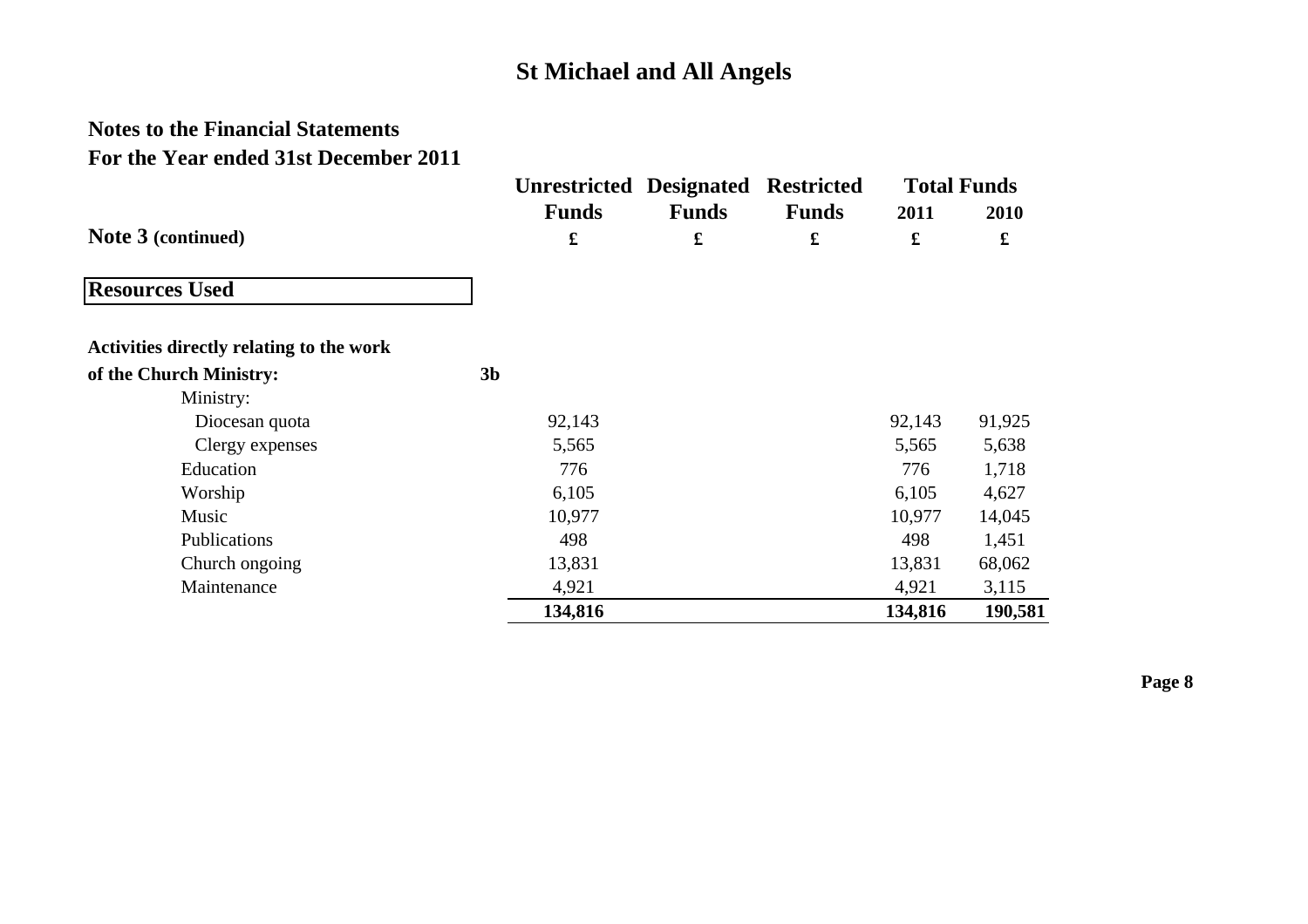## **Notes to the Financial Statements For the Year ended 31st December 2011**

|                                       |    | <b>Unrestricted Designated</b> |              | <b>Restricted</b> |             | <b>Total Funds</b> |
|---------------------------------------|----|--------------------------------|--------------|-------------------|-------------|--------------------|
|                                       |    | <b>Funds</b>                   | <b>Funds</b> | <b>Funds</b>      | 2011        | 2010               |
| Note 3 (continued)                    |    | £                              | $\mathbf f$  | £                 | $\mathbf f$ | £                  |
| <b>Resources Used</b>                 |    |                                |              |                   |             |                    |
| Fund raising and publicity:           | 3c |                                |              |                   |             |                    |
| <b>Costs of Bedford Park Festival</b> |    | 55,243                         |              |                   | 55,243      | 55,308             |
| <b>Costs of Book Festival</b>         |    | 4,075                          |              |                   | 4,075       | 3,974              |
| Organ Fund expenses                   |    |                                | 114,782      |                   | 114,782     |                    |
| Costs of Hall lettings                |    | 80,389                         |              |                   | 80,389      | 100,265            |
|                                       |    | 139,707                        | 114,782      |                   | 254,489     | 159,547            |
| Church management & administration    | 3d |                                |              |                   |             |                    |
| Administrator Salaries & overheads    |    | 23,178                         |              |                   | 23,178      | 23,828             |
|                                       |    | 23,178                         |              |                   | 23,178      | 23,828             |
|                                       |    | 321,397                        | 114,782      | 16,165            | 452,344     | 426,529            |
| <b>Total Resources Used</b>           |    |                                |              |                   |             |                    |
| Net Incoming/                         |    | 52,231                         | $-112,162$   |                   | $-59,931$   | 6,302              |
| (Outgoing) Resources                  |    |                                |              |                   |             |                    |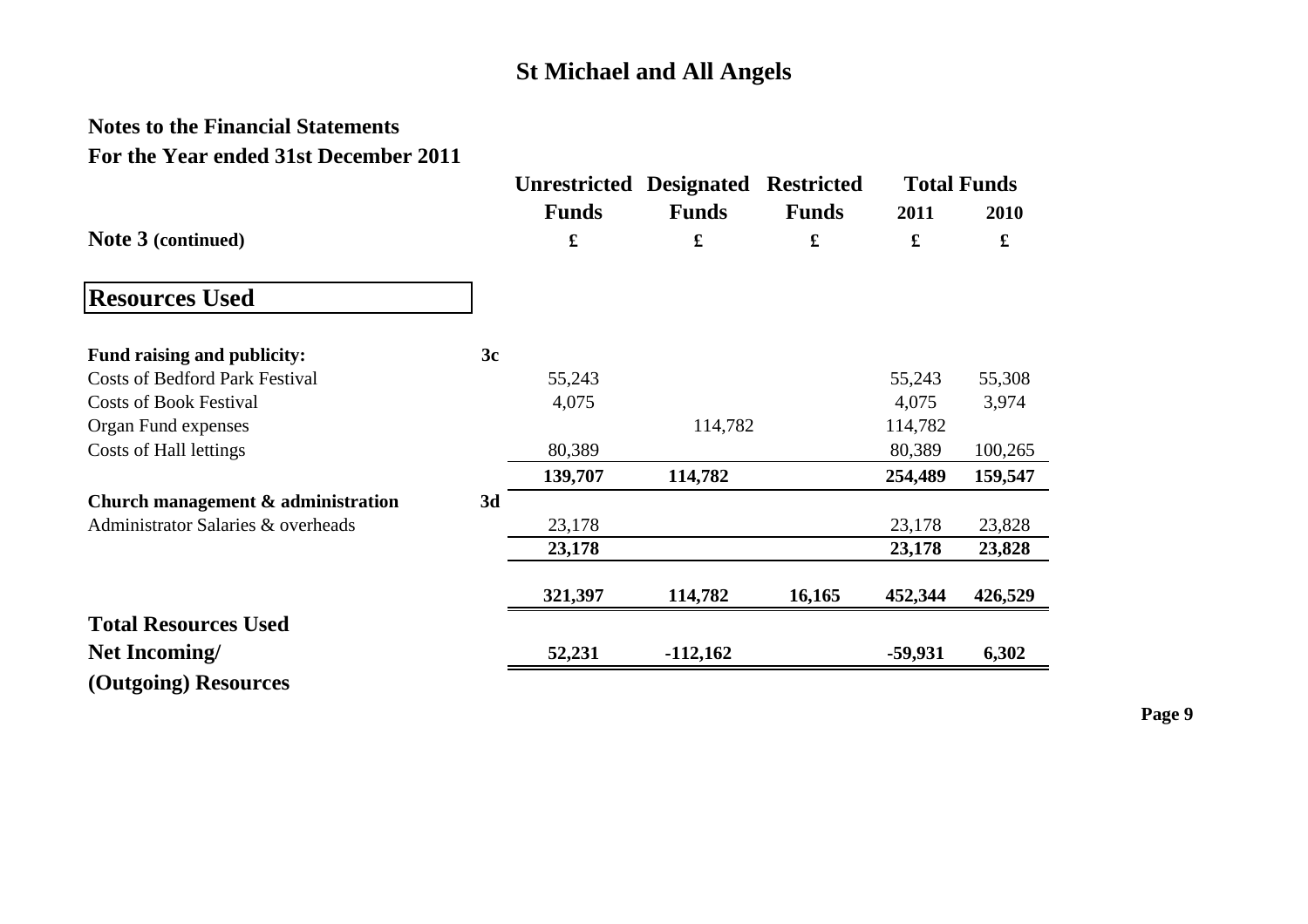## **Notes to the Financial Statements For the Year ended 31st December 2011**

### **Note 4 Designated Funds**

# **Analysis of Funds**

|                                                                   | <b>Designated Funds</b> |                                          |              | <b>Restricted</b>                |
|-------------------------------------------------------------------|-------------------------|------------------------------------------|--------------|----------------------------------|
|                                                                   | Organ<br><b>Fund</b>    | Hall<br><b>Repainting</b><br><b>Fund</b> | <b>Total</b> | <b>Special</b><br><b>Appeals</b> |
| <b>Balance as at 1st January</b>                                  | £<br>65,775             | 5,000                                    | £<br>70,775  | £                                |
| Incoming resources from donors<br>Activities for generating funds | 2,620                   |                                          | 2,620        | 16,165                           |
|                                                                   | 2,620                   | -                                        | 2,620        | 16,165                           |
| Cost of generating funds                                          |                         |                                          |              |                                  |
| Expenditure                                                       | 114,782                 |                                          | 114,782      | 16,165                           |
|                                                                   | 114,782                 | $\overline{\phantom{a}}$                 | 114,782      | 16,165                           |
| Net operational surplus                                           | $-46,387$               |                                          | $-41,387$    |                                  |
| Intra-fund transfers                                              | 46,387                  |                                          | 46,387       |                                  |
| <b>Balance 31st December</b>                                      |                         | 5,000                                    | 5,000        |                                  |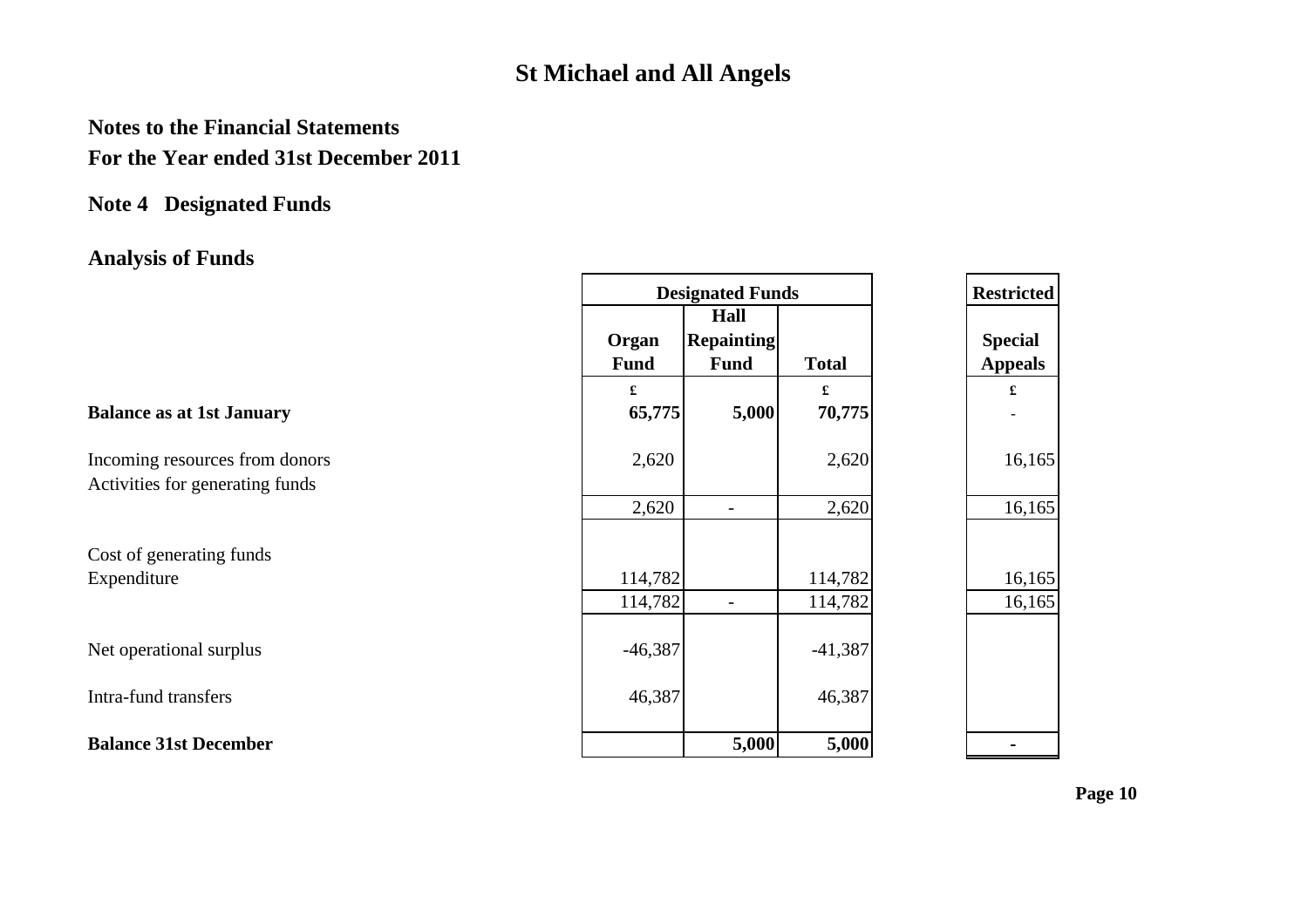## **Notes to the Financial Statements For the Year ended 31st December 2011**

### **Note 5 Fixed Assets**

|                         | Parish  | Parish  | <b>Office</b>    |              |
|-------------------------|---------|---------|------------------|--------------|
|                         | Hall    | House   | <b>Equipment</b> | <b>Total</b> |
| <b>Gross Book Value</b> | £       | £       | £                | £            |
| At 1 January            | 589,407 | 158,910 | 33,371           | 781,688      |
| Costs in 2010           |         |         |                  |              |
|                         | 589,407 | 158,910 | 33,371           | 781,688      |
| <b>Depreciation</b>     |         |         |                  |              |
| At 1 January            |         |         | 32,167           | 32,167       |
| Charge for the year     |         |         | 1,204            | 1,204        |
|                         |         |         | 33,371           | 33,371       |
| Net Book Value 2011     | 589,407 | 158,910 |                  | 748,317      |
| Net Book Value 2010     | 589,407 | 158,910 | 1,204            | 749,521      |

#### *The Parish House*

The freehold land and buildings represents the parish house situated at 33 Quick Road, Chiswick.

### *The Parish Hall*

The valuation of the Parish Hall represents the cumulative costs to 31 December 2011 of the redevelopment.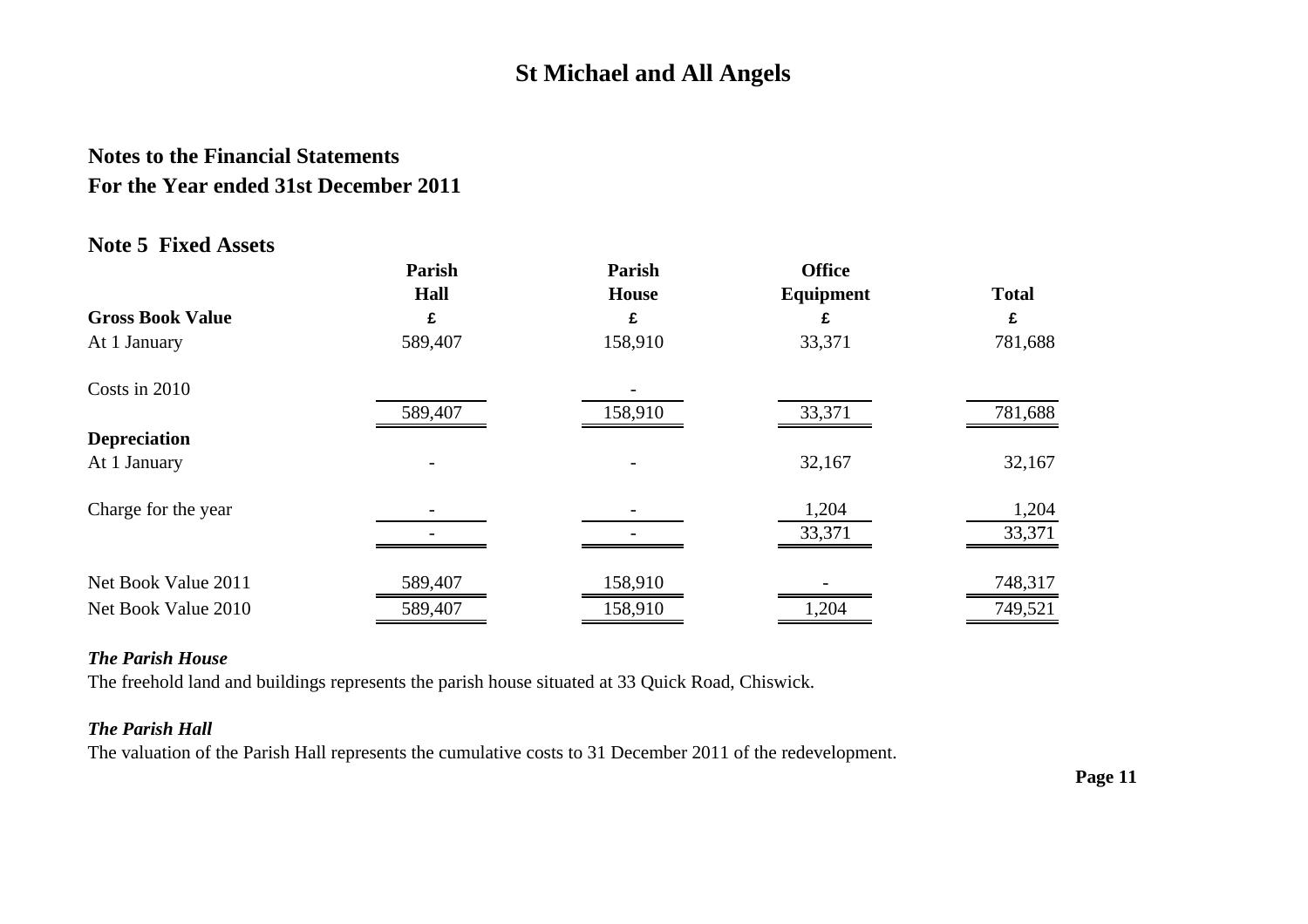## **Notes to the Financial Statements For the Year ended 31st December 2011**

### **Note 6 Analysis of Net Assets by Fund**

|                                    | <b>Unrestricted Designated</b> |              | <b>Total Funds</b> |           |
|------------------------------------|--------------------------------|--------------|--------------------|-----------|
|                                    | <b>Funds</b>                   | <b>Funds</b> | 2011               | 2010      |
|                                    | £                              | £            | £                  | £         |
| <b>Fixed Assets</b>                | 748,317                        |              | 748,317            | 749,521   |
| <b>Current Assets</b>              | 131,396                        |              | 131,396            | 229,103   |
| <b>Current Liabilities</b>         | $-29,691$                      |              | $-29,691$          | $-68,671$ |
|                                    | 850,022                        |              | 850,022            | 909,953   |
| <b>Note 7 Current Assets</b>       |                                |              |                    |           |
| <b>Within Current Assets:</b>      |                                |              |                    |           |
| $+$ Sundry Debtors & Prepayments   | 19,655                         |              | 19,655             | 17,361    |
|                                    | 19,655                         |              | 19,655             | 17,361    |
| <b>Note 8 Current Liabilities</b>  |                                |              |                    |           |
| <b>Within Current Liabilities:</b> |                                |              |                    |           |
| $+$ Creditors & Accruals           | 29,691                         |              | 29,691             | 68,671    |
|                                    | 29,691                         |              | 29,691             | 68,671    |

### **Note 9 PCC Employees & Members**

The PCC employs two parish managers on a job share. In addition, the PCC employed an organist, a part-time organist for part of the year, a cleaner and a caretaker, none of whom were paid £50,000 for these services

The vicar and curate were paid a total of £5,565 in expenses, fees and allowances in 2011.